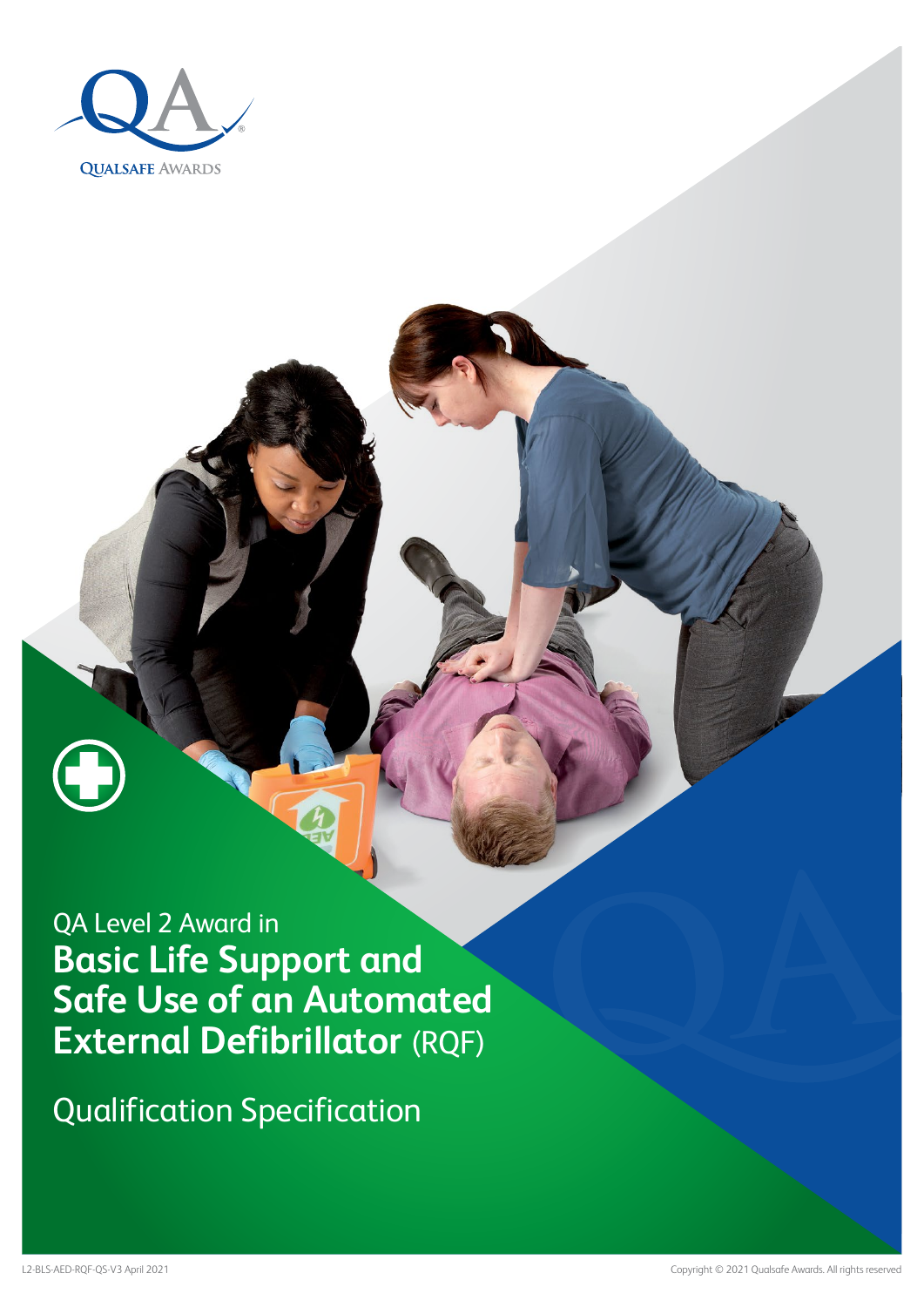# **Contents**



### **[Qualification approval](#page-3-0)**

| Specific equality issues relevant to |  |
|--------------------------------------|--|
|                                      |  |
|                                      |  |
|                                      |  |

## **[Quality assurance...........................................................09](#page-8-0)** [Centre internal quality assurance...........................09](#page-8-0) [Qualsafe Awards external quality assurance.....09](#page-8-0) **[Further information.....................................................10](#page-9-0)** Contact us [.......................................................................10](#page-9-0) [Useful addresses and websites..............................10](#page-9-0) **[Appendix 1 – Qualification unit..................11](#page-10-0) [Appendix 2 – Occupational knowledge,](#page-11-0)  [competence and experience............................12](#page-11-0) [Appendix 3 – Acceptable training/](#page-12-0) [assessing qualifications...........................................13](#page-12-0) [Appendix 4 – Qualifications suitable](#page-14-0)  [for internal quality assurance........................15](#page-14-0)**

#### **Key Qualification Information**

Qualification number: Operational start date: Total Qualification Time (TQT): **5** Guided learning hours (GLH): Credit value: Number of units: Assessment methods:

**603/2402/8 1 Oct 2017 4 hrs (3 hrs 40 mins minimum) 1 1 mandatory unit**

**Practical assessment – 3 completed throughout the course**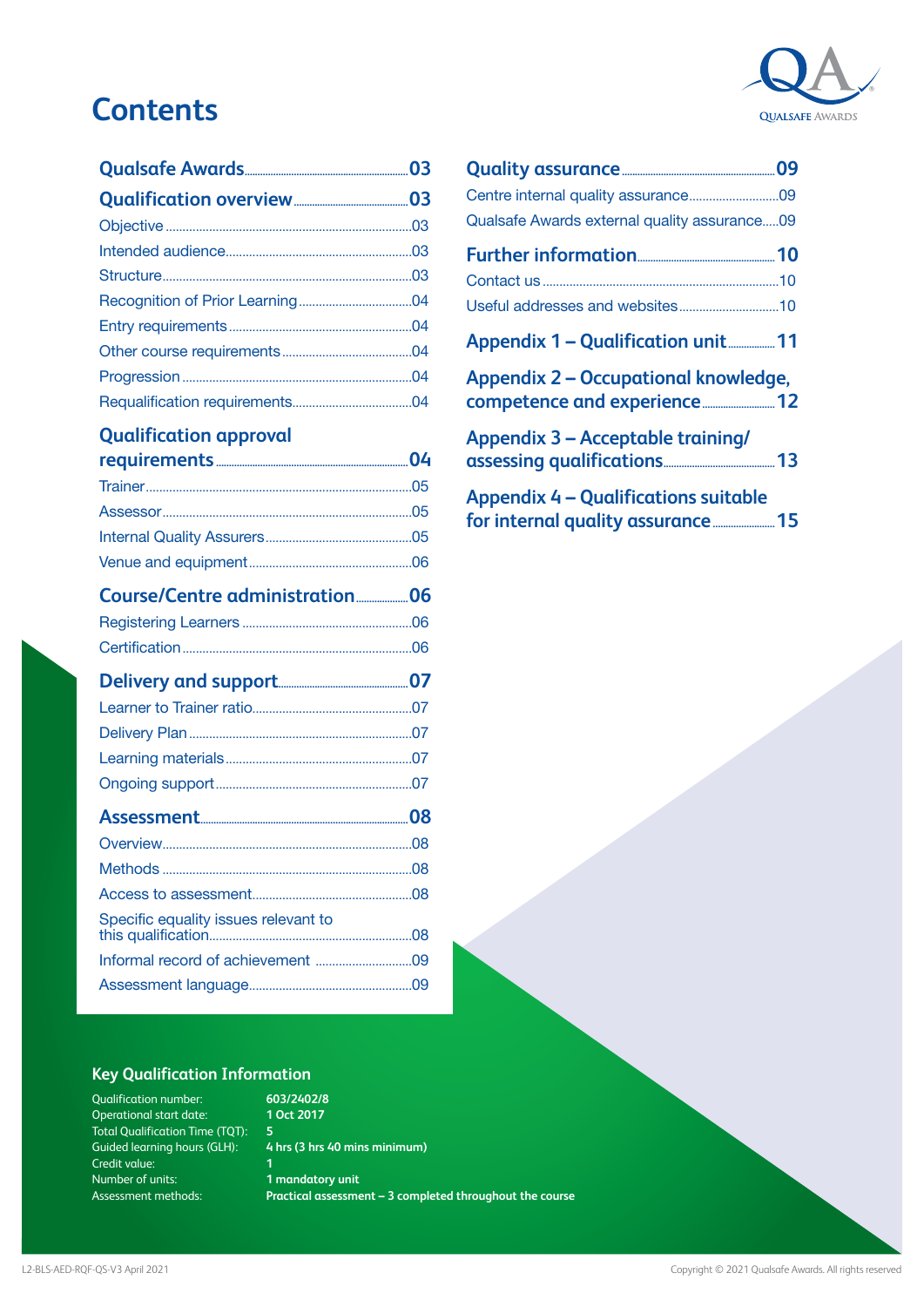

## <span id="page-2-0"></span>**Qualsafe Awards**

Not only is Qualsafe Awards (QA) one of the largest Awarding Organisations (AO) in the UK, we are also the biggest AO for First Aid qualifications, making us an extremely trusted and recognisable name that employers look for when selecting a training provider.

We are recognised and regulated by the Office of Qualifications and Examinations Regulation (Ofqual), Qualifications Wales and the Northern Ireland Council for the Curriculum, Examinations and Assessment (CCEA). This means we can offer Centres an extensive range of qualification suites including First Aid; Prehospital Care; Health and Safety; Mental Health First Aid; Licensing; Food Safety; Fire Safety; Education and Training; Manual Handling and Health and Social Care.

With a specialist team of subject matter experts on hand to support our Centres, including A&E Consultants, doctors, paramedics, nurses, physiotherapists and specialists in other sectors such as mental health, you can be confident that you are truly working with the industry experts.

# **Qualification overview**

This qualification forms part of the QA First Aid suite of qualifications. The qualification and learning outcomes are based on the recommendations of:

- The Resuscitation Council (UK)
- A distinguished panel of experts in emergency medical care

This QA qualification outlines a range of knowledge and practical skills in providing basic life support (BLS) and using an automated external defibrillator (AED) safely. Learners will practise assessing and managing a casualty who needs BLS and the safe use of an AED.

This qualification specification provides information for Centres about the delivery of the QA Level 2 Award in Basic Life Support and Safe Use of an Automated External Defibrillator (RQF) and includes the unit information, assessment methods and quality assurance arrangements.

#### **Objective**

The objective of the qualification is to benefit Learners by preparing them to deal with a range of first aid situations and safely use an AED.

#### **Intended audience**

This qualification is for people who have a specific interest or responsibility at work, or in voluntary and community activities, e.g. a first aider, in being able to provide BLS when dealing with an emergency situation which may involve using an AED.

#### **Structure**

This qualification contains 1 mandatory unit with a Total Qualification Time (TQT) of 5 hours. Full details of this are in *Appendix 1*.

Learners must complete all assessments in the unit successfully within the registration period to achieve the qualification. The maximum period to achieve this qualification, including any referrals is 3 weeks.

TQT is the total number of hours required for a Learner to achieve this qualification. It has 2 elements:

- Guided Learning Hours (GLH) is the time a Learner is being taught and assessed under the immediate guidance of a Trainer/Assessor, which for this qualification is 4 GLH (3 hrs 40 mins minimum), and
- The number of hours a Learner will reasonably be likely to spend in preparation and study as directed by, but not under the immediate guidance or supervision of a Trainer, e.g. pre-course reading, which for this qualification is 1 hour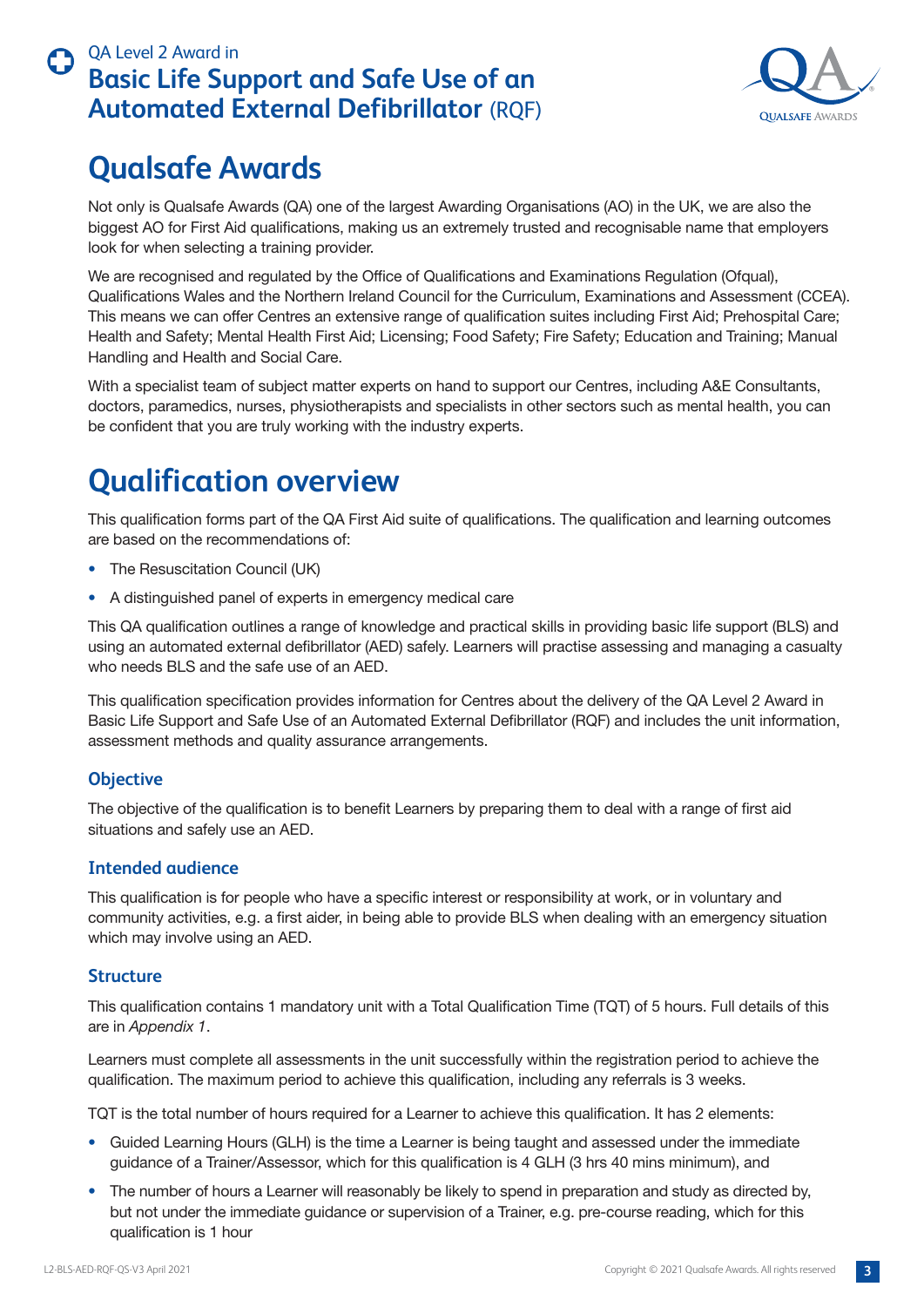

#### <span id="page-3-0"></span>**Recognition of Prior Learning**

Recognition of Prior Learning (RPL) is a process for recognising any previous learning undertaken or assessments attained by a Learner. The Learner must prove they have met some or all the learning outcomes or assessment criteria for this qualification, before RPL can be considered.

Any evidence submitted as RPL, must be valid, authentic, reliable, current and specific.

In some cases, Centres may need to carry out mapping against QA learning outcomes and assessment criteria to confirm comparability of qualification certificates or evidence being submitted. Mapping templates created by QA must be used for this process. Please see the QA *Recognition of Prior Learning (RPL) Policy* for further details.

RPL is considered for this qualification. The potential outcomes could include reduction or exemption of:

- Learning outcomes or GLH
- Assessments

RPL for this qualification **must** be approved by QA prior to implementation. **Note:** Charges may apply.

#### **Entry requirements**

Learners must be at least 14 years old on the first day of the training and be able to perform practical tasks at floor level. There are no other formal entry requirements but we strongly recommend that Learners have a minimum of Level 1 in literacy and numeracy or equivalent.

#### **Other course requirements**

Due to the practical nature of this course, Learners should wear appropriate clothing and footwear, e.g. trousers and flat footwear.

#### **Progression**

The QA Level 2 Award in Basic Life Support and Safe Use of an Automated External Defibrillator (RQF) may be used towards other qualifications at the same and higher level, plus aid career progression in a relevant profession.

#### **Requalification requirements**

This qualification is valid for a period of 1 year. The Learner needs to retake the qualification before the certificate expiry date to remain qualified.

## **Qualification approval requirements**

Qualsafe Awards requires the Centre:

- To have appropriate policies, systems and procedures in place
- To appoint suitable individuals from their personnel team to train, assess and quality assure their QA qualifications
- To have suitable and adequate venues, equipment and learning resources

In order to secure and maintain approval from QA, Centres need a minimum staffing requirement for each qualification suite they deliver, which for this qualification is:

| <b>One Trainer/Assessor</b>         | Responsible for the delivery and assessment of qualifications                                |
|-------------------------------------|----------------------------------------------------------------------------------------------|
| <b>One Internal Quality Assurer</b> | Responsible for quality assuring the delivery, assessment and awarding of this qualification |

Qualsafe Awards requires the Centre staff to read and understand QA's key policies and procedures, and to abide by their contents.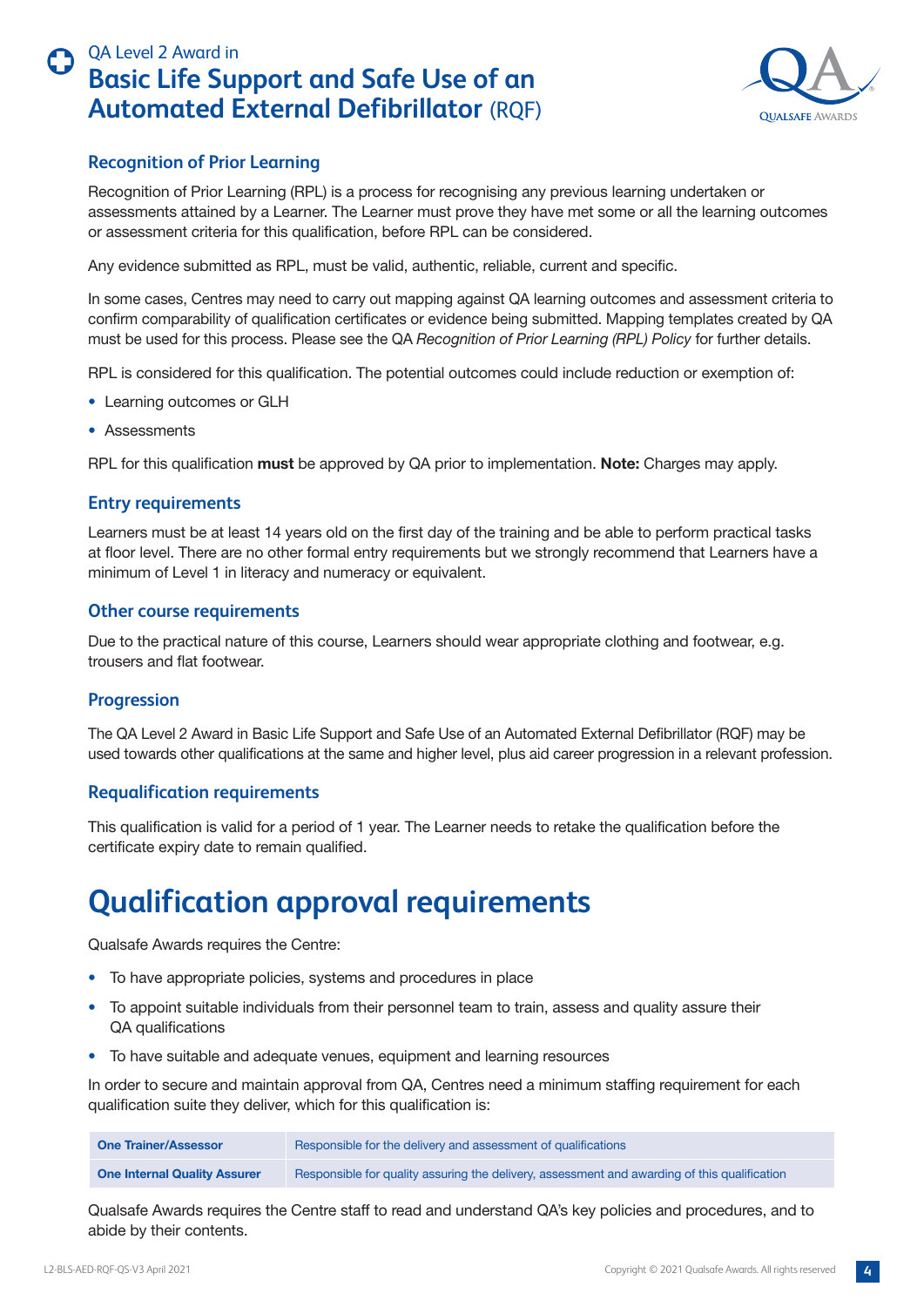

#### <span id="page-4-0"></span>**Trainer**

All Trainers should have the skills, knowledge and experience to be able to teach and demonstrate the subject. Each Trainer must be approved by Qualsafe Awards and provide evidence of:

- 1. A first aid at work qualification/medical registration as shown in *Appendix 2*
- 2. An acceptable teaching/training qualification as shown in *Appendix 3*
- 3. An acceptable log/record of teaching first aid as shown in *Appendix 2*

Trainers are expected to keep up to date with the subject area and provide evidence of CPD.

#### **Assessor**

All Assessors should have the skills, knowledge and experience to be able to assess the subject. Each Assessor must be approved by Qualsafe Awards and provide evidence of:

- 1. A first aid at work qualification/medical registration as shown in *Appendix 2*
- 2. An acceptable assessing qualification as shown in *Appendix 3* **or** attendance at relevant CPD training with an Awarding Organisation (AO)
- 3. An acceptable log/record of assessing first aid as shown in *Appendix 2*

There is no requirement for a separate Assessor when delivering this qualification. Trainers can perform the role of both Trainer and Assessor providing they meet the requirements for each role.

Assessors are expected to keep up to date with the subject area and provide evidence of CPD.

#### **Internal Quality Assurers**

Internal Quality Assurers (IQAs) of this qualification must have knowledge and competency in first aid as well as knowledge and competency in internal quality assurance. Each IQA must be approved by Qualsafe Awards and provide evidence of:

- 1. A first aid at work qualification/medical registration as shown in *Appendix 2*
- 2. An acceptable internal quality assurance qualification as shown in *Appendix 4* **or** relevant CPD training with an Awarding Organisation (AO)

IQAs are expected to keep up to date with the subject area and provide evidence of CPD.

They must also:

- Have knowledge of the requirements of the qualification they are quality assuring at the time the assessment is taking place
- Have knowledge and understanding of the role of IQAs
- Visit and observe assessments
- Carry out other related internal quality assurance

Full details of the Centre's requirements for internal quality assurance are in the QA *Centre Quality Assurance Guidance.* 

**Note:** IQAs cannot quality assure a course for which they were the Trainer and/or Assessor.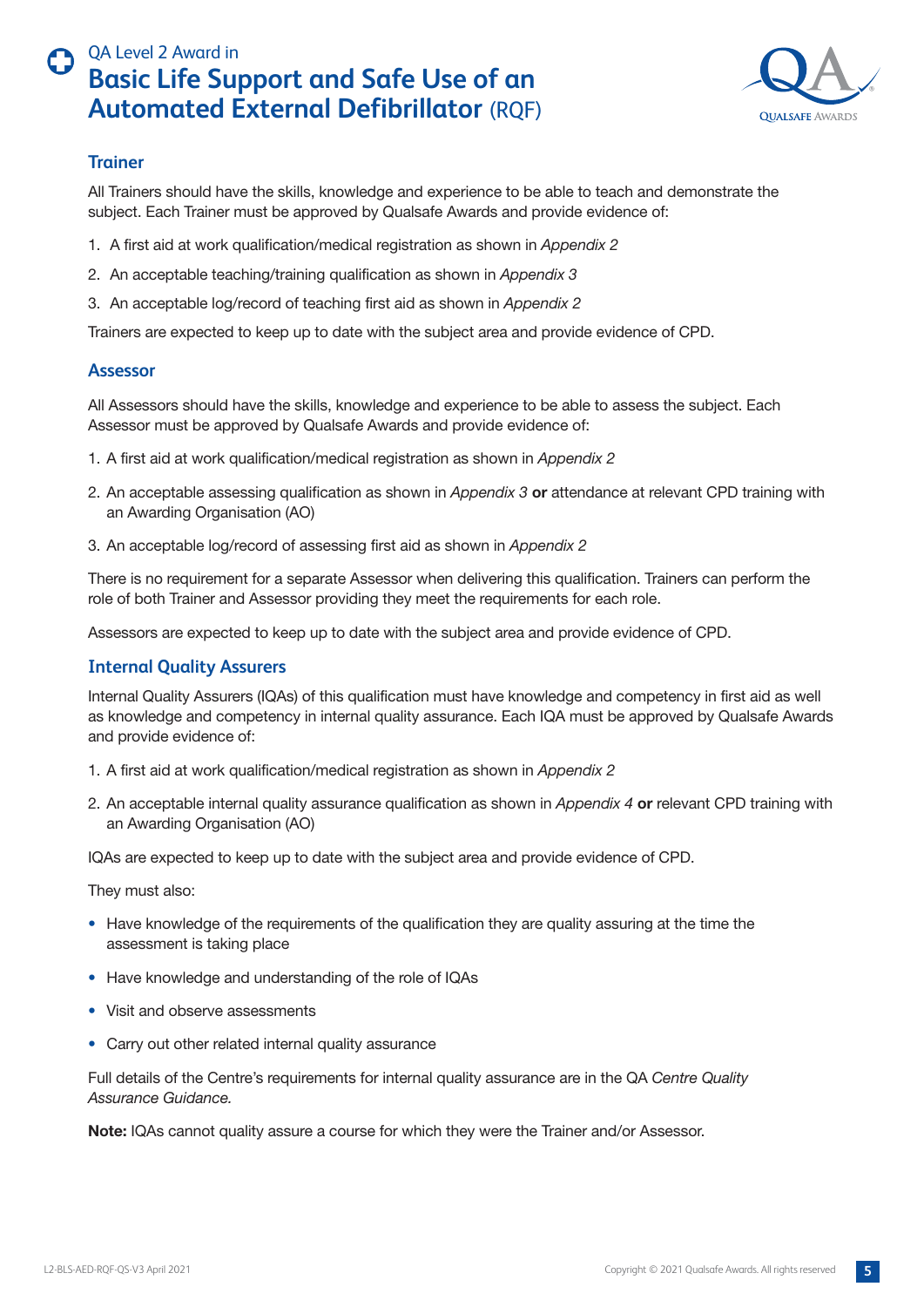

#### <span id="page-5-0"></span>**Venue and equipment**

Quality training involves using premises conducive to learning and it is a Centre's responsibility to make sure all venues used for training and assessment purposes are suitable and adequate – whether these are hired or in-house training rooms. They must also comply with all current legislation.

In addition, it is important to use a wide range of equipment and learning resources to support delivery.

As a minimum, Centres must make sure their venues, equipment and other resources include:

| Area:                                            | <b>Requirements:</b>                                                                                                                                                                                                                                                                      |
|--------------------------------------------------|-------------------------------------------------------------------------------------------------------------------------------------------------------------------------------------------------------------------------------------------------------------------------------------------|
| <b>Resuscitation manikins</b>                    | Provide a minimum ratio of 1 manikin to every 4 Learners to facilitate training and assessment of<br>rescue breaths, chest compressions and Automated External Defibrillation (AED) pad placement.                                                                                        |
| <b>Hygiene</b>                                   | Sufficient procedures to maintain hygiene when using resuscitation manikins and other<br>training equipment.                                                                                                                                                                              |
| Audio visual (AV) equipment<br>and training aids | Sufficient AV equipment and training aids to facilitate learning using varying teaching methods.                                                                                                                                                                                          |
| <b>Learning materials</b>                        | Provide Learners with clear and accurate reference books/handouts covering the topics included<br>in the qualification. Learners should have access to these reference materials for the validity of<br>their qualification.                                                              |
| <b>AED trainers</b>                              | For qualifications that include AED training, at least 1 AED trainer to every 4 Learners. If fewer AED<br>trainers are provided, adjust learning hours/lesson plans accordingly to make sure Learners are<br>not disadvantaged.                                                           |
| <b>Training venue</b>                            | The training venue must meet acceptable health and safety standards and be conducive to<br>learning, with sufficient:<br>size, floor surfaces, seating, writing surfaces, toilet facilities, ventilation, lighting, heating, access,<br>exits, cleanliness, absence of distracting noise. |

# **Course/Centre administration**

#### **Registering Learners**

Register Learners with Qualsafe Awards in accordance with the guidance in the QA *Centre Handbook*.

#### **Certification**

After a Learner has completed an assessment, unit or qualification whether they have passed or not, Centres must enter the details and assessment results on the Customer Portal at:

#### www.qualsafeawards.org

Centres will be given login details and guidance on using the Customer Portal when they are approved to deliver a QA qualification.

The Learner receives a certificate on achieving the qualification.

The certificate date is the date the Learner achieves the final unit. This qualification is valid for 1 year. The Learner needs to re-take the qualification and the assessments before the end of the 1 year to remain qualified.

QA have developed a verification tool that means the validity of every certificate can be verified online. This verification tool can be found on the QA website.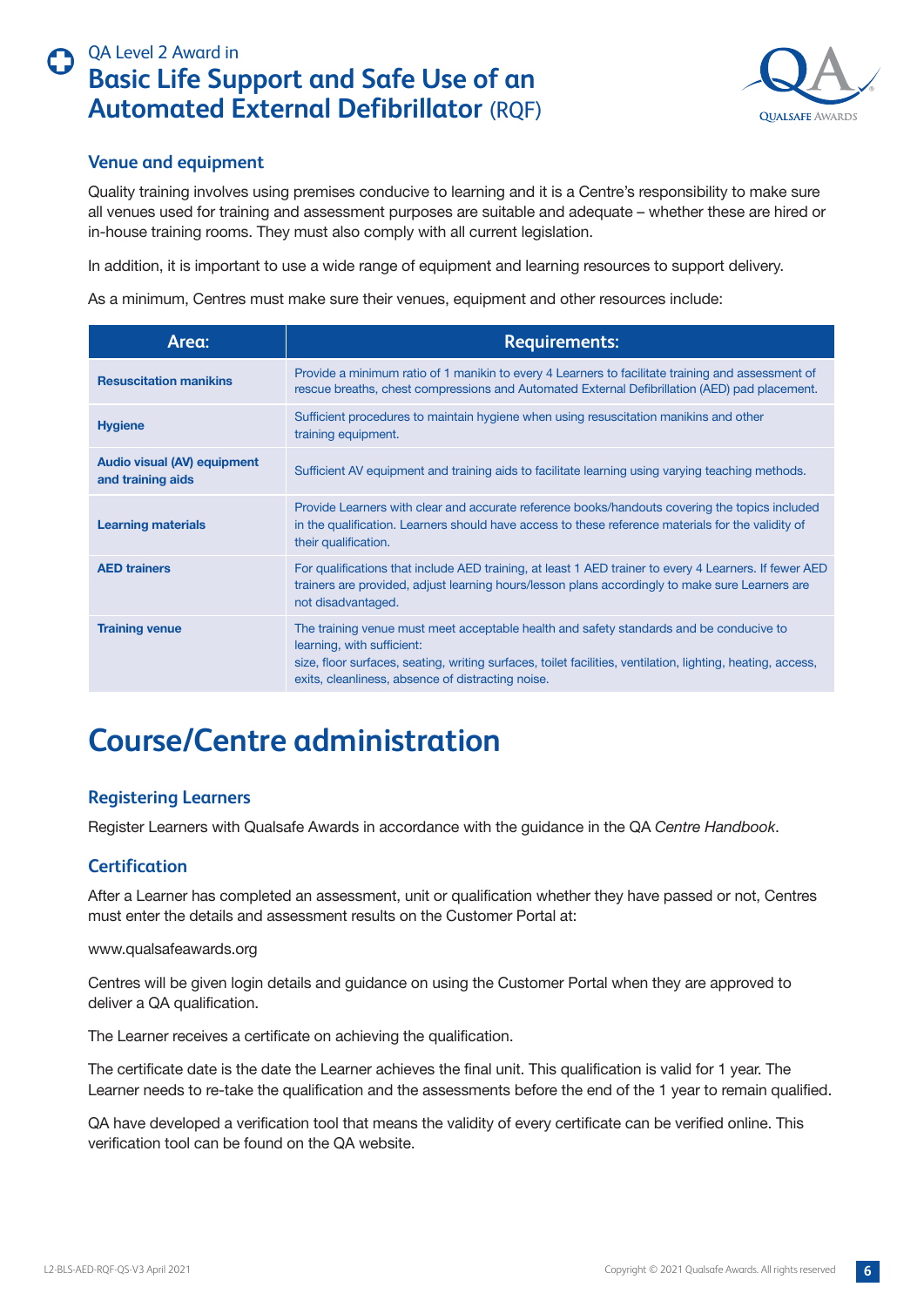

## <span id="page-6-0"></span>**Delivery and support**

#### **Learner to Trainer ratio**

To maintain the quality of teaching and assessment, make sure the class ratio is no more than 12 Learners to 1 Trainer. Never allow more Learners on the course than you can cater for during the assessments.

#### **Delivery plan**

Qualsafe Awards provides Centres with a complimentary course programme and detailed lesson plans, which are carefully designed to meet the objective of this qualification and the needs of Learners, making sure Learners are adequately prepared for the assessments.

Centres not using QA lesson plans, which are created and provided free, must submit their own delivery plan and have it approved by us **before** delivering this qualification. **Note:** Charges may apply. The delivery plan should:

- Include a course timetable and detailed lesson plans, clearly showing the required subjects and criteria/ learning outcomes are covered and the minimum 4 guided learning hours are met
- Be carefully designed to meet the objective of this qualification and the needs of Learners, making sure Learners are adequately prepared for the assessments
- Be emailed to: info@qualsafeawards.org

#### **Learning materials**

Centres must provide each Learner with suitable reference materials that covers the lesson plans and learning outcomes for this qualification. We recommend:

• *CPR and AED Made Easy* by Nigel Barraclough

Centres can choose alternative books or other learning materials but these **must be approved** by Qualsafe Awards prior to use. **Note:** Charges may apply.

#### **Ongoing support**

Qualsafe Awards Centres should provide appropriate levels of support to Learners throughout the qualification. The purpose of the support is to:

- Assess knowledge and competence in relation to learning outcomes and the detailed assessment criteria of the unit within the qualification, see *Appendix 1*
- Give Learners feedback on their progress and how they might be able to improve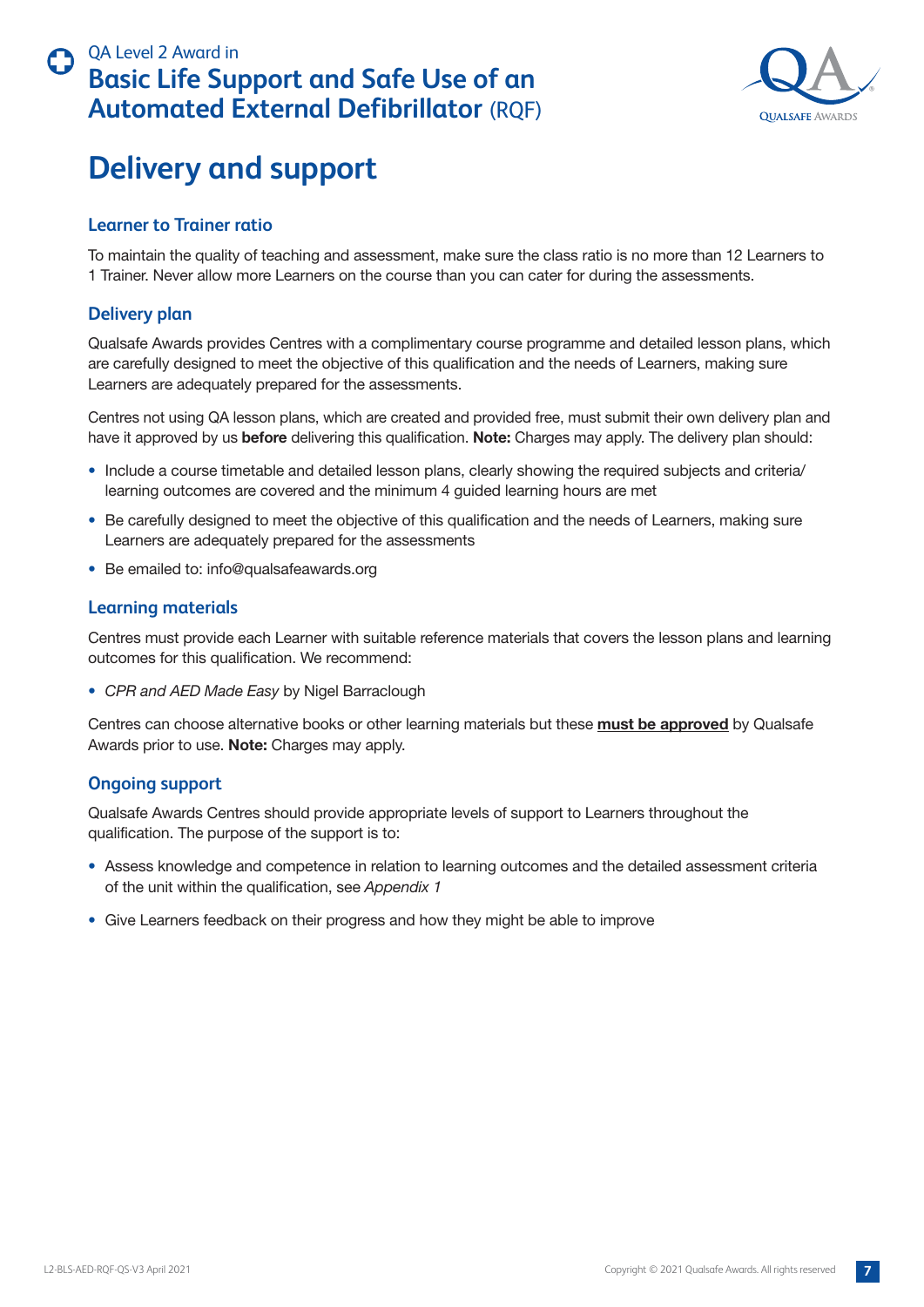

## <span id="page-7-0"></span>**Assessment**

#### **Overview**

The QA Level 2 Award in Basic Life Support and Safe Use of an Automated External Defibrillator (RQF) skills and knowledge should be taught and assessed in accordance with currently accepted first aid practice in the UK.

#### **Methods**

Qualsafe Awards has devised externally set, internally marked assessment tools to make sure Learners are assessed against the required knowledge, skills and understanding, as detailed in the learning outcomes and assessment criteria shown in Appendix 1. Centres should download all assessment papers from the Customer Portal in advance of the course. For each unit there are:

- Practical assessments observed by the Trainer throughout the course, with the results of each learning outcome recorded on the practical assessment paperwork, see QA *Guide to Assessing First Aid Qualifications*. There are 3 mandatory practical assessments for this qualification:
	- CPR
	- Use of AED (BLS/AED)
	- **•** Recovery position

**Note:** The practical assessments are shown together on a single sheet. The **uniquely** numbered sheets give each Learner a unique identifier for our computer systems.

**Note:** Centres should download all assessment papers from the Customer Portal in advance of the course.

#### **Access to assessment**

Qualsafe Awards is committed to equality when designing the assessments for this qualification. Centres can make sure they do not unfairly exclude the assessment needs of a particular Learner by following the QA *Access to Assessment Policy* to determine whether it is appropriate to make a:

- Reasonable adjustment or
- Special consideration

When a reasonable adjustment is made or requested, e.g. written or theory assessment delivered verbally, Centres must complete a Reasonable Adjustment Form and send it to QA with any relevant supporting evidence. Centres should retain a copy of this form for their own records.

Learners may be eligible for special consideration if they have been affected by adverse circumstances beyond their control. A Special Consideration Request Form should be completed and sent to QA for consideration along with supporting evidence prior to implementation. Centres should retain a copy of this form for their own records.

**Note:** If you have any suggestions for improvements, please let us know.

Learners should be informed about the Centre's and QA's appeals procedures and how they can access these.

#### **Specific equality issues relevant to this qualification**

It is important no Learner is turned away from a training course due to disabilities or impairments. To assess competence and gain certification however, the Learner will need to demonstrate certain practical skills. For instance, for first aid qualifications the Learner must be assessed performing practical tasks such as CPR, as per QA *Guide to Assessing First Aid Qualifications*. To pass the assessment, the Learner must demonstrate the required practical skills without assistance from a third party.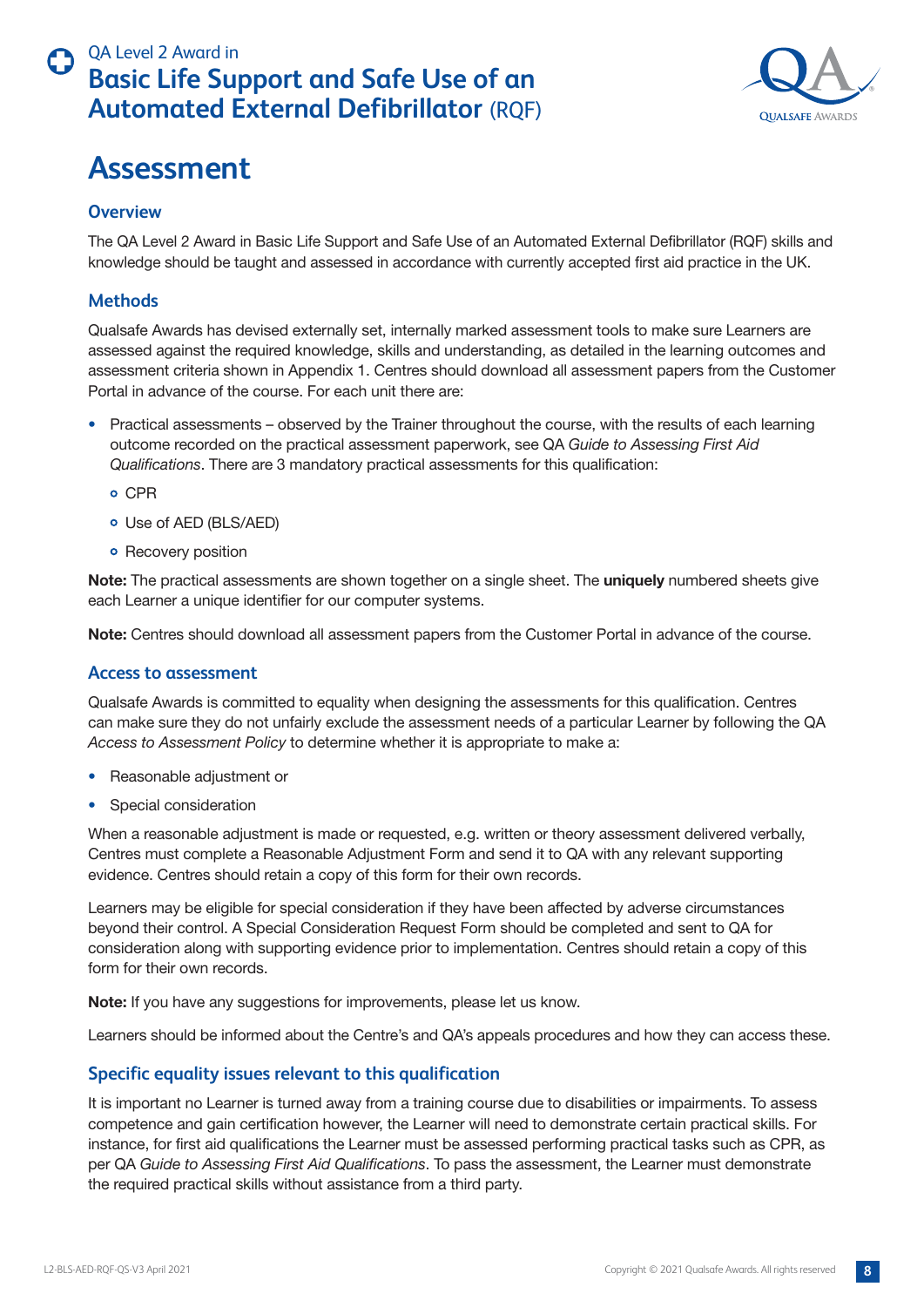

#### <span id="page-8-0"></span>**Informal record of achievement**

If a Learner with disabilities cannot perform 1 or more of the practical tasks required, it may be possible for the Centre to provide a letter recording the learning outcomes that the Learner achieved. For example, a Learner may be able to demonstrate 'chest compression only CPR' and instruct a third party how to place a casualty in the recovery position. The letter should clearly state that "this record of achievement does **not** constitute a QA Level 2 Award in Basic Life Support and Safe Use of an Automated External Defibrillator (RQF)".

#### **Assessment language**

Assessment in British Sign Language (BSL) may be permitted for this qualification for the purpose of a Reasonable Adjustment. See QA *Access to Assessment Policy*.

Assessment in languages other than English may be permitted. However, the certificate issued could only be used to support a role in the workplace as long as a proficiency in English is not required for the role supported by the qualification. See QA *Language Policy*.

Prior approval from QA is required before any assessment is delivered through BSL or a language other than English. Any request will be considered in terms of viability and there may be charges depending on the work required to meet the request, e.g. translating assessment papers.

If a Learner passes the assessment process in another language or through BSL, their certificate will show extra information, including the language of assessment if required, confirmation of the context in which the certificate can be used.

# **Quality assurance**

#### **Centre internal quality assurance**

The Centre is required to sample a reasonable amount of assessments as part of the quality assurance of the qualification. This standardisation of assessment across Learners and Trainers is to make sure there is fairness and consistency in assessment practices. Further details can be found in the QA *Centre Quality Assurance Guidance*.

Centres must retain all Learner documents and records for a period of 3 years and make sure these are available for review by Qualsafe Awards or their representatives, e.g. External Quality Assurers (EQAs), on request.

#### **Qualsafe Awards external quality assurance**

Qualsafe Awards operates a system of ongoing monitoring, support and feedback for approved Centres across the United Kingdom.

QA employs a risk-based model to decide the frequency of external quality assurance activity.

Further details of the Qualsafe Awards' external quality assurance programme can be found in the QA *Centre Quality Assurance Guidance*.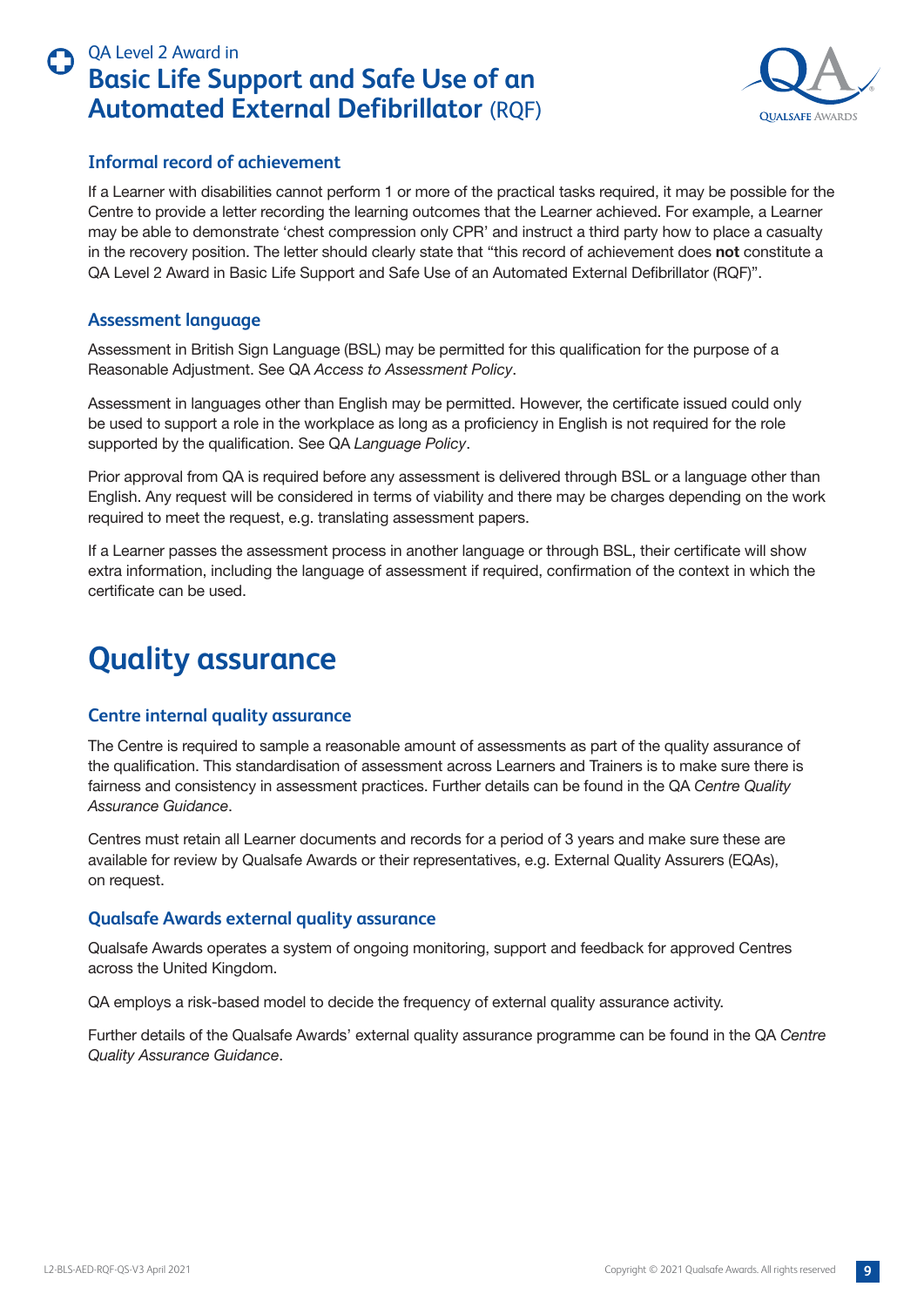

## <span id="page-9-0"></span>**Further information**

#### **Contact us**

If you have any queries or comments we would be happy to help you, contact us:

Email: [info@qualsafeawards.org](mailto:info%40qualsafeawards.org?subject=)

Tel: 0330 660 0899

#### **Useful addresses and websites**

- Qualsafe Awards, City View, 3 Wapping Road, Bradford, BD3 0ED [www.qualsafeawards.org/home](http://www.qualsafeawards.org/home)
- Office of Qualifications and Examinations Regulation (Ofqual): [www.gov.uk/government/organisations/ofqual](http://www.gov.uk/government/organisations/ofqual)
- Scottish Qualifications Authority (SQA) Accreditation:<http://accreditation.sqa.org.uk>
- Qualifications Wales: [www.qualificationswales.org](http://www.qualificationswales.org)
- Health & Safety Executive (HSE): [www.hse.gov.uk](http://www.hse.gov.uk)
- Resuscitation Council (UK): [www.resus.org.uk](http://www.resus.org.uk)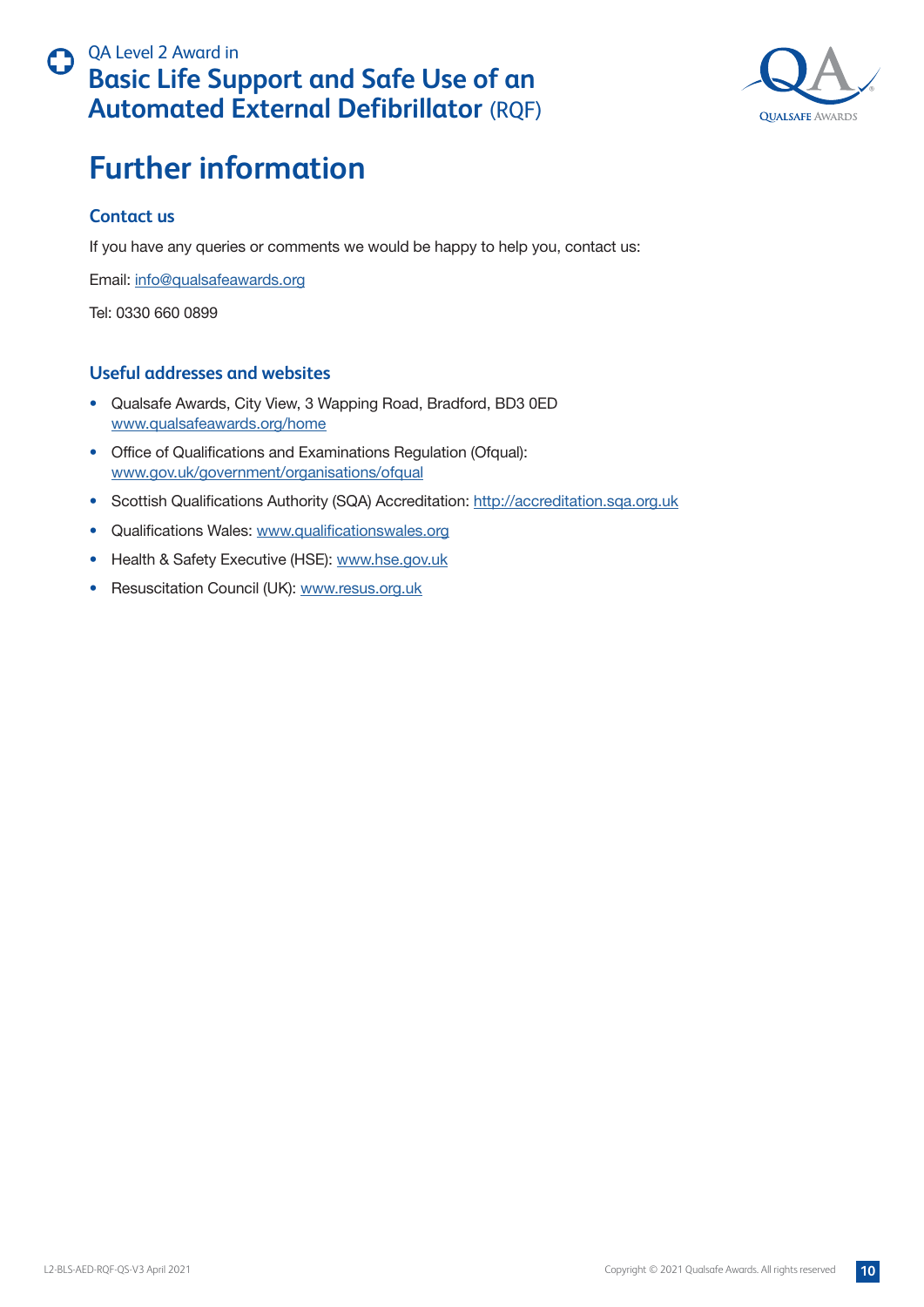

# <span id="page-10-0"></span>**Appendix 1 – Qualification unit**

The QA Level 2 Award in Basic Life Support and Safe Use of an Automated External Defibrillator (RQF) has 1 unit that Learners are required to complete in order to achieve the qualification.

| <b>Title:</b>                                                                     | Unit 1 Basic Life Support and Using an Automated External Defibrillator                                                                                                                                                                                                                                                                                                                                                                                                                                                    |
|-----------------------------------------------------------------------------------|----------------------------------------------------------------------------------------------------------------------------------------------------------------------------------------------------------------------------------------------------------------------------------------------------------------------------------------------------------------------------------------------------------------------------------------------------------------------------------------------------------------------------|
| GLH:                                                                              | $\overline{4}$                                                                                                                                                                                                                                                                                                                                                                                                                                                                                                             |
| Level:                                                                            | 2                                                                                                                                                                                                                                                                                                                                                                                                                                                                                                                          |
| <b>Learning outcomes</b><br>The Learner will:                                     | <b>Assessment criteria</b><br><b>The Learner can:</b>                                                                                                                                                                                                                                                                                                                                                                                                                                                                      |
| 1. Be able to manage an<br>unresponsive casualty who<br>is breathing normally     | 1.1 Assess the scene for danger<br>1.2 Assess a casualty's level of consciousness<br>1.3 Demonstrate how to open a casualty's airway and check for breathing<br>1.4 Demonstrate how to place an unresponsive casualty in the recovery position                                                                                                                                                                                                                                                                             |
| 2. Be able to manage an<br>unresponsive casualty who<br>is not breathing normally | 2.1 Recognise the need to commence Cardiopulmonary Resuscitation (CPR)<br>2.2 Perform Cardiopulmonary Resuscitation using a manikin                                                                                                                                                                                                                                                                                                                                                                                        |
| 3. Know how to safely use<br>an automated external<br>defibrillator               | 3.1 Identify safety considerations when using an automated external defibrillator (AED)<br>3.2 List differences in the procedure when using an automated external defibrillator on a child                                                                                                                                                                                                                                                                                                                                 |
| 4. Be able to safely use<br>an automated external<br>defibrillator                | 4.1 Demonstrate the correct placement of AED electrode pads on a manikin<br>4.2 Follow <b>AED</b> voice prompts accurately<br>4.3 Demonstrate how to combine the use of an automated external defibrillator with minimal<br>interruptions in Cardiopulmonary Resuscitation using a manikin<br>4.4 Demonstrate the safe delivery of <b>AED</b> shock<br>4.5 State the procedures if the casualty shows signs of life and starts to breathe normally<br>4.6 Identify the information required when handing over the casualty |
| <b>Other information</b>                                                          | <b>Manikin</b><br>Must include CPR on an adult and/or child manikin, which is appropriate to the setting of<br>the Learner<br><b>AED</b><br>A suitable automated external defibrillator training device that is safe for use in the training<br>environment should be used                                                                                                                                                                                                                                                 |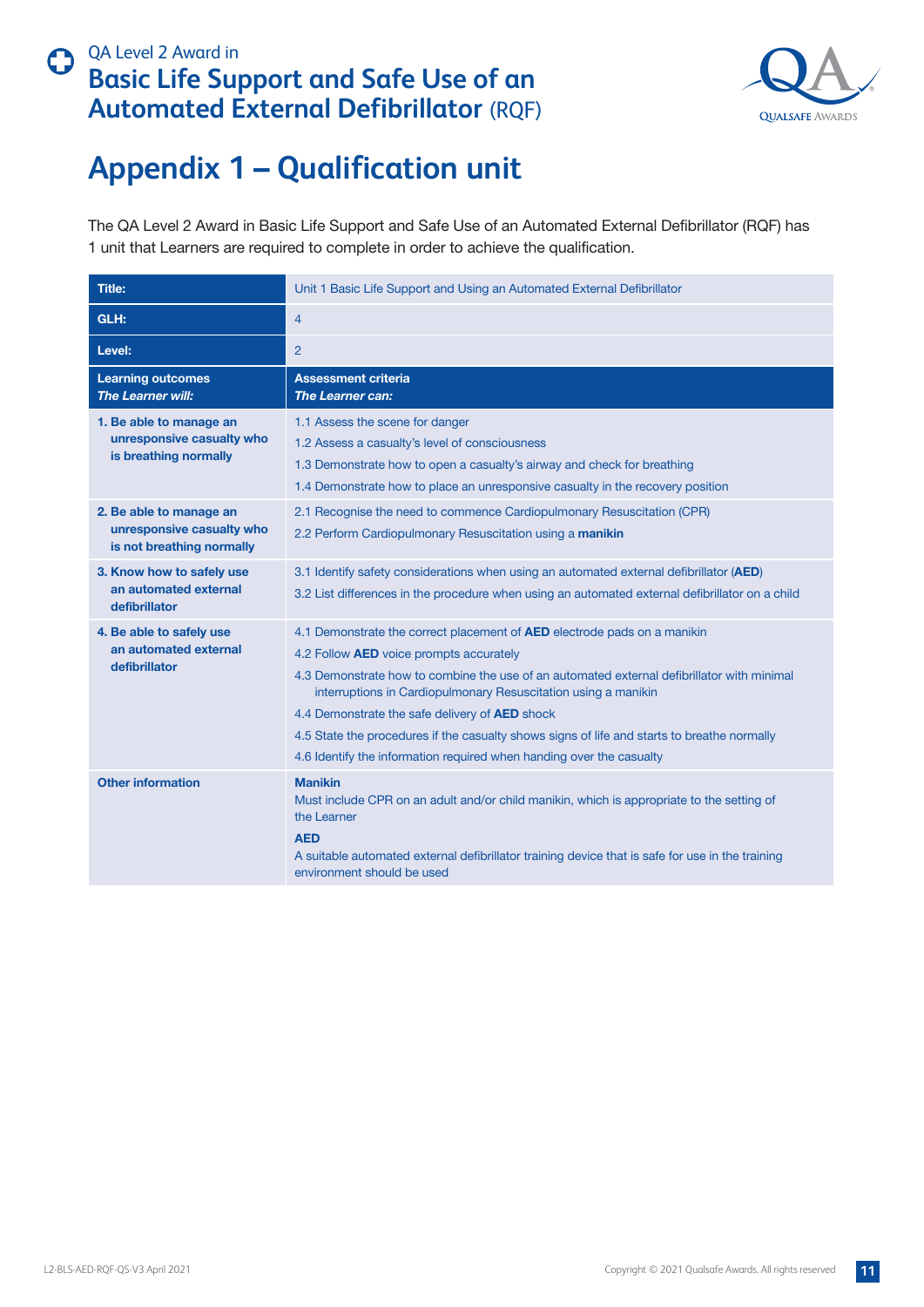

## <span id="page-11-0"></span>**Appendix 2 – Occupational knowledge, competence and experience**

#### **Occupational knowledge, competence and experience**

All Trainers, Assessors, IQAs and EQAs must have occupational knowledge and competence in first aid.

Acceptable evidence includes:

- Holding a current First Aid at Work certificate issued by an Ofqual/SQA Accreditation/Qualifications Wales/ CCEA Regulation recognised Awarding Organisation/Body (or equivalent\*) **or**
- Holding a current Offshore First Aid Certificate issued by a HSE approved training provider **or**
- Current registration as a Doctor with the General Medical Council (GMC)\*\* **or**
- Current registration as a Nurse with the Nursing and Midwifery Council (NMC)\*\* **or**
- Current registration as a Paramedic with the Health and Care Professions Council (HCPC)\*\*

\*recognised First Aid at Work certificate equivalents must be submitted to QA with comprehensive mapping which evidences that all assessment criteria of the FAW qualification have been achieved within the past 3 years.

\*\*registered healthcare professionals must act within their scope of practice and therefore have current expertise in first aid to teach/assess the subject.

#### **Teaching experience**

- All Trainers must have experience in teaching first aid. Acceptable evidence includes either of the following. A 36-hour log of teaching first aid within 3 years. At least 1 First Aid at Work qualification delivered within 6 months **or**
- A record of being observed by a qualified/approved Trainer within 12 months, during which practical and theoretical topics were delivered competently for a duration of 6 GLH.

#### **Assessing experience**

All Assessors must have experience in assessing first aid. Acceptable evidence includes either of the following:

- A log of performing assessments on 6 first aid courses within 3 years **or**
- A record of being observed by a qualified/approved Assessor within 12 months, during which 4 practical and 1 theoretical assessment were delivered competently.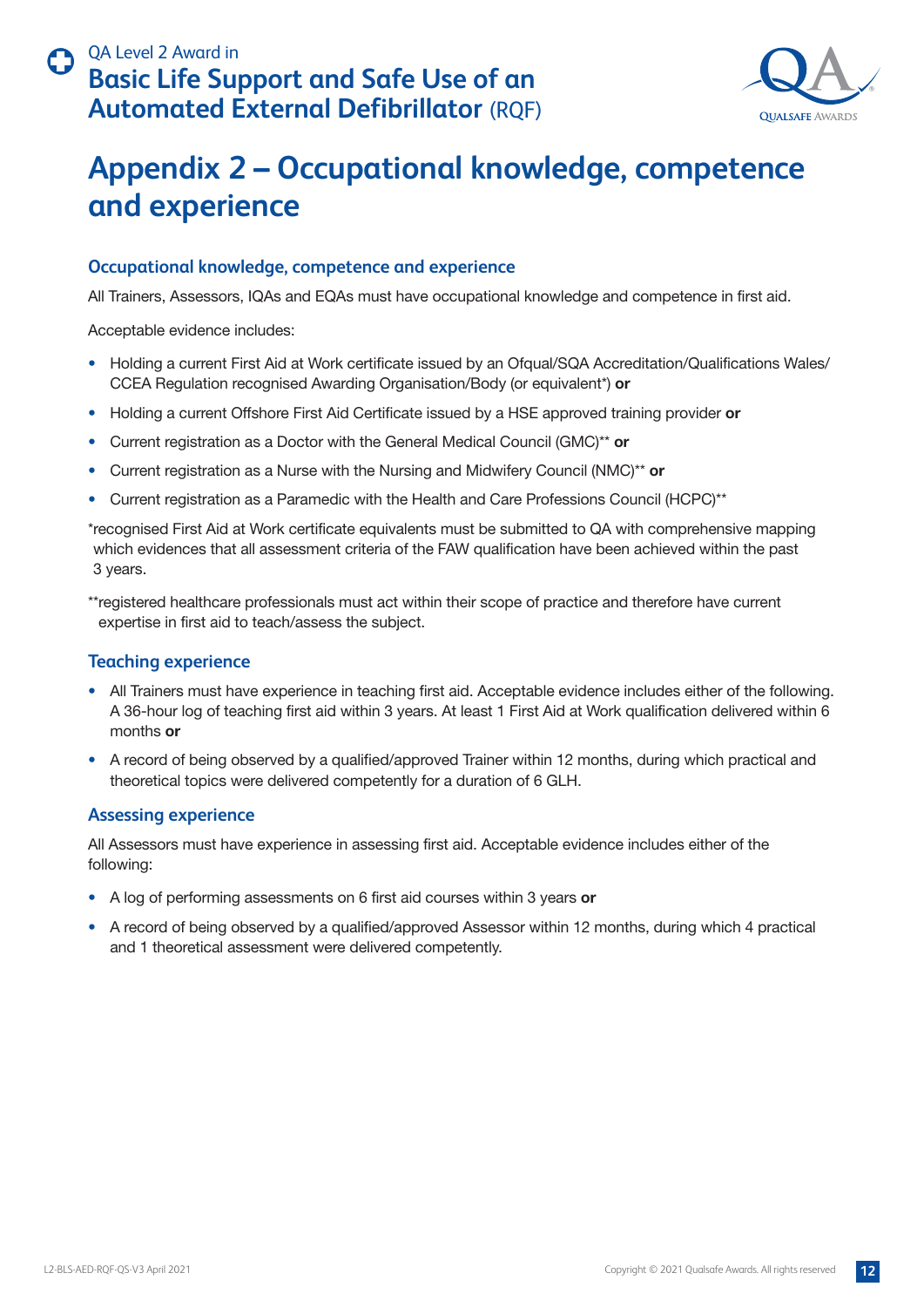

# <span id="page-12-0"></span>**Appendix 3 – Acceptable training/assessing qualifications**

This list is not exhaustive but provides a guide to acceptable training and/or assessing qualifications. Trainers who also assess Learners' competence must hold a qualification (or separate qualifications) to enable them to perform both functions.

| Qualification                                                                                                                                                             | <b>Train</b> | <b>Assess</b> |
|---------------------------------------------------------------------------------------------------------------------------------------------------------------------------|--------------|---------------|
| <b>CURRENT QUALIFICATIONS</b> (available for new Trainers/Assessors to undertake):                                                                                        |              |               |
| Level 3 Award in Education and Training                                                                                                                                   |              | $\sqrt{ }$    |
| Level 4 Certificate in Education and Training                                                                                                                             |              |               |
| Level 5 Diploma in Education and Training                                                                                                                                 |              |               |
| Level 3 Award in Teaching and Assessing in First Aid Qualifications (RQF)                                                                                                 |              |               |
| Cert Ed/PGCE/B Ed/M Ed                                                                                                                                                    |              |               |
| SVQ 3 Learning and Development SCQF Level 8                                                                                                                               |              |               |
| SVQ 4 Learning and Development SCQF Level 9                                                                                                                               |              |               |
| <b>TQFE (Teaching Qualification for Further Education)</b>                                                                                                                |              |               |
| Planning and Delivering Learning Sessions to Groups SCQF Level 6 (SQA Unit)                                                                                               |              |               |
| SCQF Level 6 Award in Planning and Delivering Learning Sessions to Groups (SQA Accredited)                                                                                |              |               |
| L&D Unit 6 Manage Learning and Development in Groups SCQF Level 8 (SQA Accredited)                                                                                        |              |               |
| L&D Unit 7 Facilitate Individual Learning and Development SCQF Level 8 (SQA Accredited)                                                                                   |              |               |
| L&D Unit 8 Engage and Support Learners in the Learning and Development Process SCQF Level 8<br>(SQA Accredited)                                                           |              |               |
| Carry Out the Assessment Process SCQF Level 7 (SQA Unit)                                                                                                                  |              |               |
| Level 3 Award in Assessing Competence in the Work Environment                                                                                                             |              |               |
| Level 3 Award in Assessing Vocationally Related Achievement                                                                                                               |              |               |
| Level 3 Award in Understanding the Principles and Practices of Assessment                                                                                                 |              |               |
| Level 3 Certificate in Assessing Vocational Achievement                                                                                                                   |              |               |
| L&D Unit 9DI Assess Workplace Competence Using Direct and Indirect Methods SCQF Level 8 (SQA<br><b>Accredited)</b>                                                        |              |               |
| L&D Unit 9D Assess Workplace Competence Using Direct Methods SCQF Level 7 (SQA Accredited)                                                                                |              |               |
| <b>OTHER ACCEPTABLE QUALIFICATIONS:</b>                                                                                                                                   |              |               |
| <b>CTLLS/DTLLS</b>                                                                                                                                                        |              |               |
| PTLLS with unit 'Principles and Practice of Assessment' (12 credits)                                                                                                      |              |               |
| <b>Further and Adult Education Teacher's Certificate</b>                                                                                                                  |              |               |
| <b>IHCD Instructional Methods</b>                                                                                                                                         |              |               |
| <b>IHCD Instructor Certificate</b>                                                                                                                                        |              |               |
| <b>English National Board 998</b>                                                                                                                                         |              |               |
| Nursing mentorship qualifications                                                                                                                                         |              |               |
| <b>NOCN Tutor Assessor Award</b>                                                                                                                                          |              |               |
| S/NVQ Level 3 in Training and Development                                                                                                                                 |              |               |
| S/NVQ Level 4 in Training and Development                                                                                                                                 |              |               |
| PDA Developing Teaching Practice in Scotland's Colleges SCQF Level 9 (SQA Qualification)                                                                                  |              |               |
| PDA Teaching Practice in Scotland's Colleges SCQF Level 9 (SQA Qualification)                                                                                             |              |               |
| PTLLS (6 credits)                                                                                                                                                         |              |               |
| Regulated Qualifications based on the Learning and Development NOS 7 Facilitate Individual Learning<br>and Development or NOS 6 Manage Learning and Development in Groups | $\sqrt{}$    |               |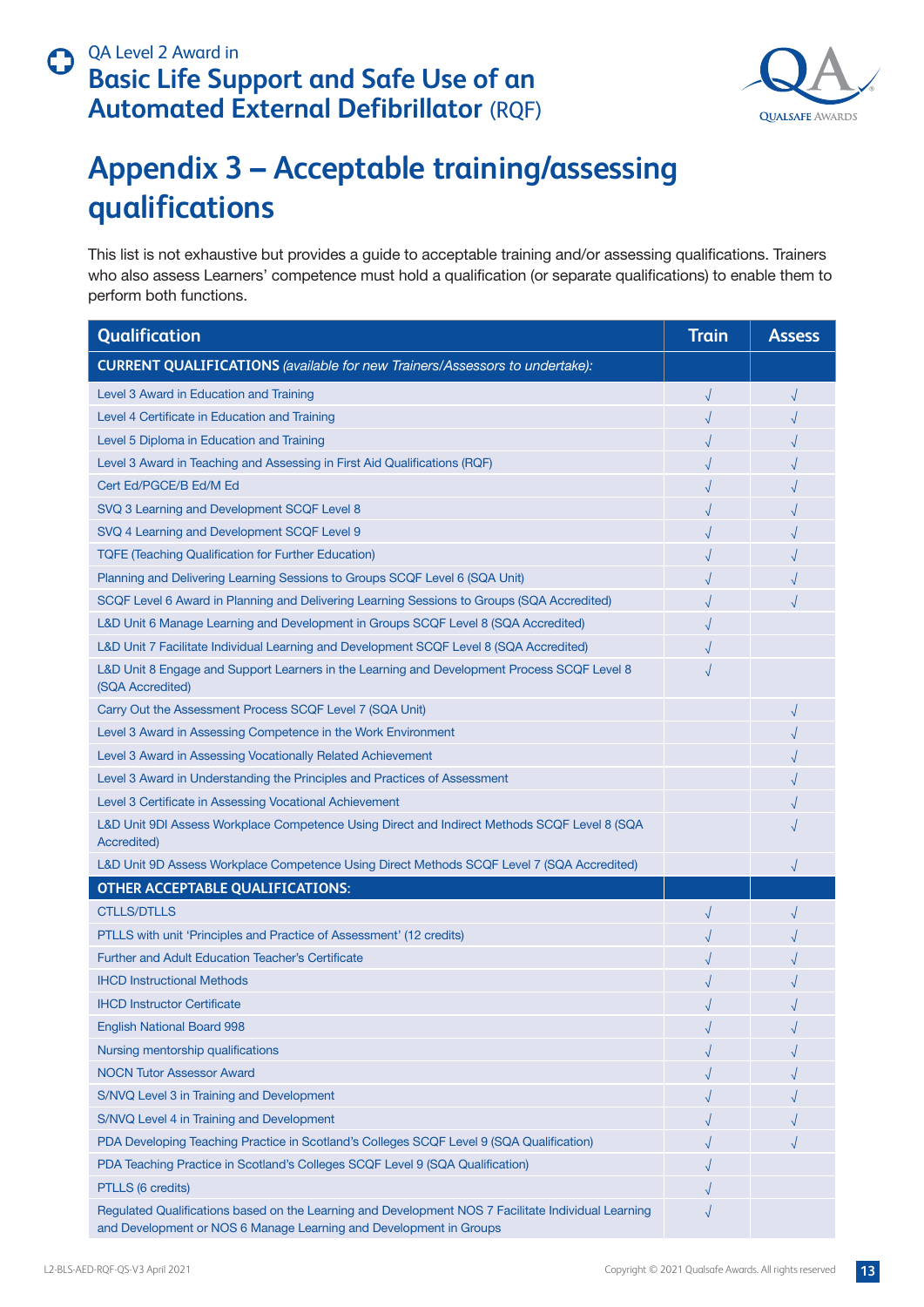



| Training Group A22, B22, C21, C23, C24                                                                        |  |
|---------------------------------------------------------------------------------------------------------------|--|
| Learning and Teaching - Assessment and Quality Standards SCQF Level 9 (SQA Unit)                              |  |
| A1 Assess Candidates Using a Range of Methods or D33 Assess Candidates Using Differing Sources<br>of Evidence |  |
| Conduct the Assessment Process SCQF Level 7 (SQA Unit)                                                        |  |
| A2 Assess Candidate Performance through Observation or D32 Assess Candidate Performance                       |  |
| Regulated Qualifications based on the Learning and Development NOS 9 Assess Learner Achievement               |  |

**Note:** Assessors who do not hold a formal assessing qualification may alternatively attend *First Aid Assessor CPD Training* with an Awarding Organisation/Body.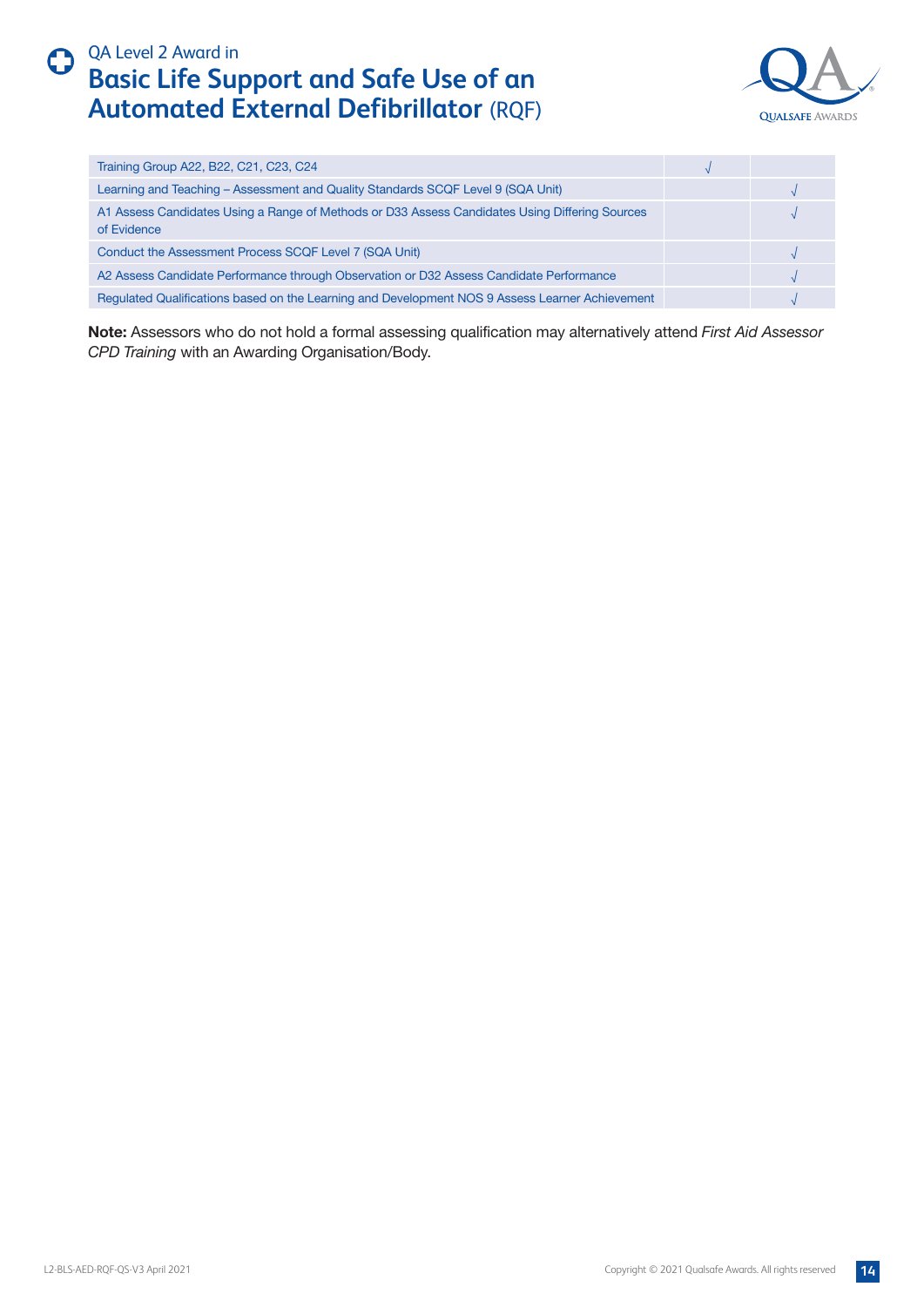

# <span id="page-14-0"></span>**Appendix 4 – Qualifications suitable for internal quality assurance**

This list is not exhaustive but provides a guide to acceptable IQA qualifications:

L&D Unit 11 Internally Monitor and Maintain the Quality of Workplace Assessment SCQF Level 8 (SQA Accredited) Level 4 Award in the Internal Quality Assurance of Assessment Processes and Practice Level 4 Certificate in Leading the Internal Quality Assurance of Assessment Processes and Practice Conduct the Internal Verification Process SCQF Level 8 (SQA Unit) Regulated Qualifications based on the Learning and Development NOS 11 Internally Monitor and Maintain the Quality of Assessment V1 Conduct Internal Quality Assurance of the Assessment Process or D34 Internally Verify the Assessment Process Internally Verify the Assessment Process SCQF Level 8 (SQA Unit)

**Note:** IQAs who do not hold a formal internal quality assurance qualification may alternatively attend *Internal Quality Assurance CPD Training* with an Awarding Organisation/Body.